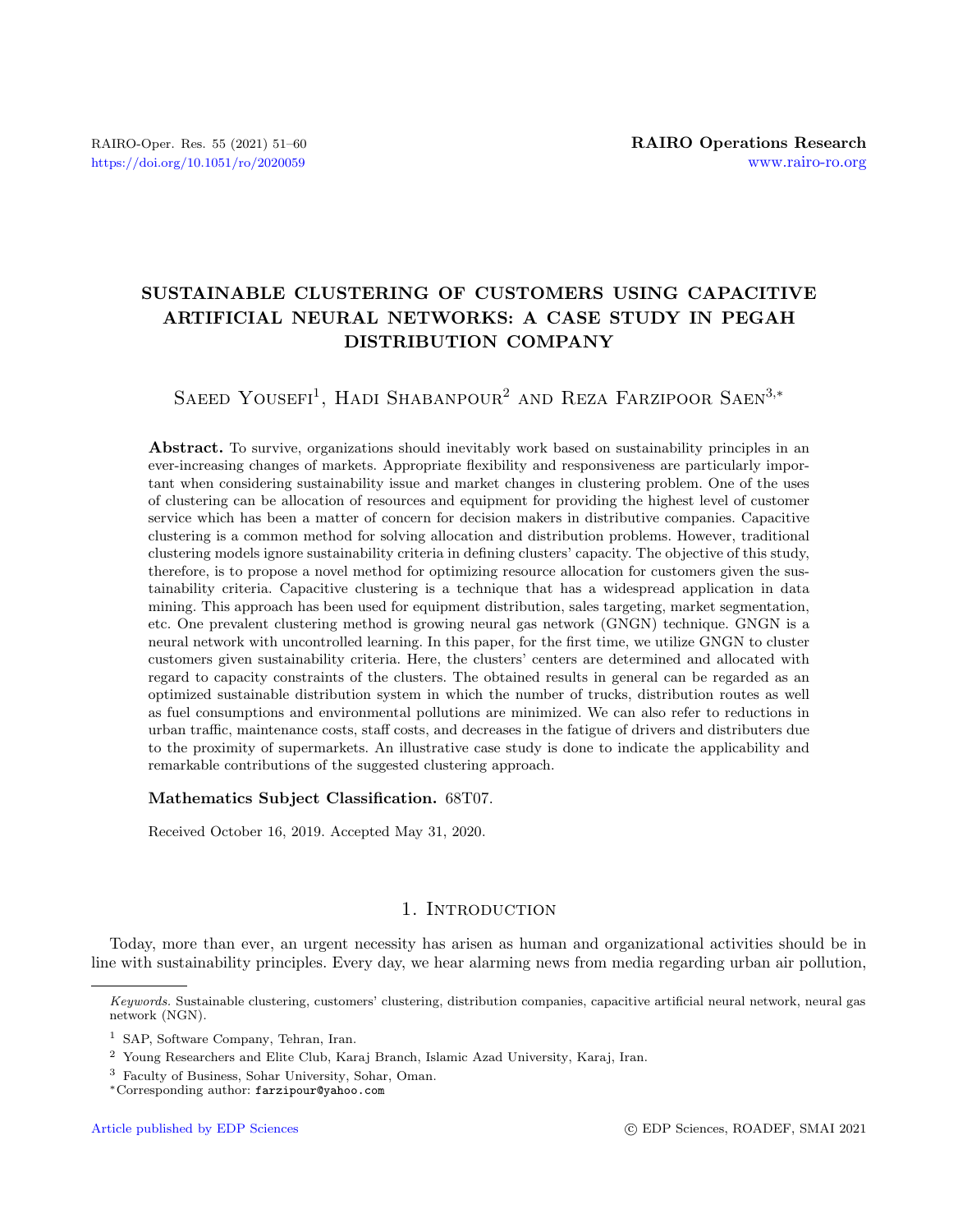crucial conditions of natural resources, environmental damage and occupational burnout caused by everincreasing operations of businesses [\[15\]](#page-9-0). Hence, public pressures on businesses are pushing them to obey and respect sustainability principles more and more. That is why not only environmental accountability but also social responsibility has become a significant duty of industries and businesses [\[18\]](#page-9-1). In fact, sustainability principles have been emerged as a key enabler for organizations to focus on alleviating environmental damages and enhancing social responsibility level [\[16\]](#page-9-2). The decision maker accordingly should consider social responsibility, environmental, and economic criteria while carrying out business activities, simultaneously [\[10\]](#page-8-0). Besides, the allocation and evaluation process has become more and more complicated with social and environmental criteria [\[29\]](#page-9-3). As a result, applying a reliable clustering model is necessary to effectively deal with the complexity of both sustainability and economic criteria.

On the other hand, market changes are extensively affecting the interactions of customers with organizations. Basically, ever-increasing "changes and interactions" are two main features of organizations' internal and external environments in new business era. The more changes in organizations, the more fluctuations in business environment [\[23\]](#page-9-4). This is due to the fact that more and more actors are playing role in the business environment which makes the environment more than ever competitive. Hence, to survive, organizations should be quite flexible to face with these alterations. Such flexibility can be realized by wise distribution and allocation of resources and equipment to customers, based on the recognition of the nature and volume of the changes [\[13\]](#page-9-5). Accordingly, an interesting aspect of this research is to design and propose a sustainable allocation/distribution system as a competitive advantage for distributing companies. In such a sustainable distribution system, not only economic costs are minimized but also, from the sustainability point of view, organizations would be more competitive in the market. As a result, we can expect reductions in the number of trucks, distribution routes as well as fuel consumptions and environmental pollutions. We can also refer to decreases in urban traffic, maintenance costs, staff costs, and decreases in the fatigue of drivers and distributers due to the proximity of supermarkets.

Some examples of allocation of resources and equipment in distributive companies include planning distribution paths in distribution companies, clustering customers, allocating research and development budget, and setting sales targets. As mentioned, the daily changes in volume, weight, and number of orders in different urban areas indicate a dynamic environment in defining the allocation problem. In such a dynamic atmosphere, usage of "clustering approach" is much more efficient and applicable compared to the other methods [\[25\]](#page-9-6). To do so, many clustering studies have been conducted. Among which, artificial neural network (ANN) has a special position and widespread applicability [\[25\]](#page-9-6). Furthermore, "data mining" is a key approach for clustering customers. One widespread and applicable "data mining" method has been "capacitive (capacity-based) clustering". This technique is used in cluster analysis approaches that can be implemented in various areas such as vehicle navigation, political zoning, market segmentation, and so on [\[13\]](#page-9-5). Nevertheless, common clustering techniques ignore sustainability criteria in defining clusters' capacity. Meaning that, for example, there are some sustainability aspects in defining constraints such as volume, weight, and number of orders that have not been applied in traditional clustering models. Hence, the common clustering techniques need to be developed in terms of the capacity issue. To overcome this shortcoming, here, a "capacity-based or capacitive clustering" model is developed.

The objective of this study is to optimize allocation of resources and facilities for customers (supermarkets). This study utilizes ANN approach to cluster customers using sustainability factors. Here, environmentally friendly and socially responsible ways of allocations are considered. To do so, a load allocation model (Capacitive Clustering Method) is proposed for a number of urban transport vehicles (trucks) which distribute products of Pegah Distribution Company in Tehran. Clustering demand points, in the modelling phase is determined based on "close distances" (the proximity of distribution points). By so doing, an acceptable pattern of clusters of customers can be designed in a way that each cluster is assigned to a truck. In summary contributions of our proposed approach are as follows:

- For the first time, simultaneous use of sustainability criteria (environmental, social, and economic criteria) in customers' clustering.
- The use of clustering in optimizing operations of capillary distribution of high demand goods.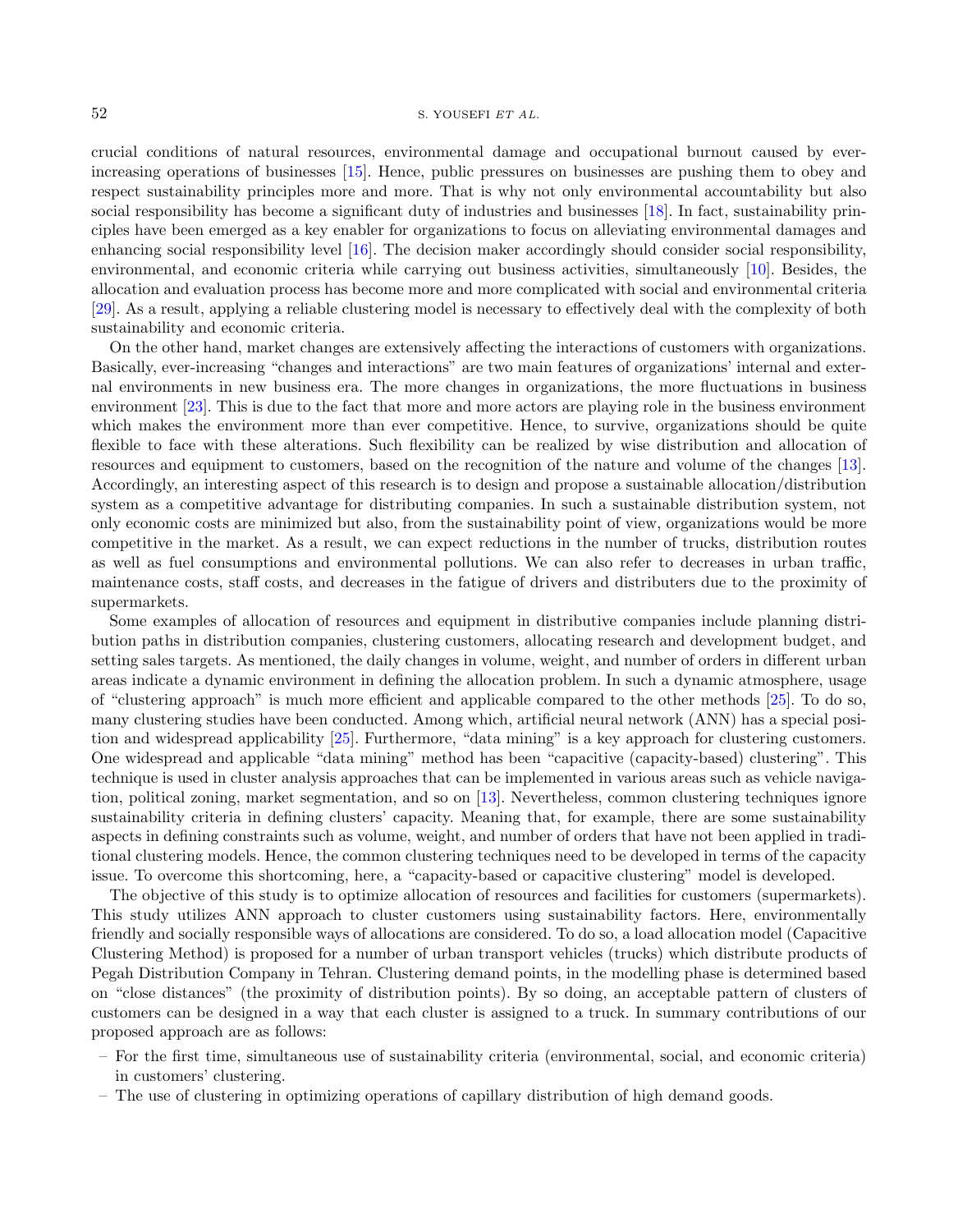- Development of clustering model with simultaneous use of positive and negative criteria.
- For the first time, sustainable capacity creation for clustering in growing neural gas network (GNGN) algorithm.
- A case study is given to show applicability of the proposed model.

The rest of this paper is organized as follows: Literature review is presented in Section [2.](#page-2-0) In Section [3,](#page-3-0) proposed method is given. A case study is presented in Section [4.](#page-5-0) Finally, concluding remarks are discussed in Section [5.](#page-8-1)

#### 2. Literature review

## <span id="page-2-0"></span>2.1. Sustainability, organizations, and customers

The concept of sustainability, from an organizational point of view, refers to considering three environmental, social responsibility, and economic criteria, simultaneously [\[1\]](#page-8-2). To enhance customers' awareness regarding sustainability, Ting et al. [\[27\]](#page-9-7) studied green customers of a Taiwanese hotel. Hadi et al. [\[9\]](#page-8-3) investigated the relationship between sustainable service quality and customer loyalty in the Pakistan cellphone industry. By designing a sustainable reverse logistics network, Cinar [\[3\]](#page-8-4) developed a mixed integer linear programming (MILP) framework to determine a long-term strategy. Likewise, Shabanpour et al. [\[24\]](#page-9-8) evaluated and ranked sustainable suppliers using congestion approach of economies of scale theory of DEA. Another research work was carried out by Tavana et al. [\[26\]](#page-9-9) in an attempt to assess sustainable suppliers, merging goal programming and dynamic DEA. They evaluated efficiency of sustainable suppliers over several periods. Furthermore, Yousefi et al. [\[28\]](#page-9-10) developed a scenario-based robust DEA model to assess sustainable suppliers.

### 2.2. Artificial neural networks (ANN)

ANN is a non-linear function inspired from human's real neural network system [\[23\]](#page-9-4). Nowadays, ANN has many applications such as clustering  $[7,19,25,29]$  $[7,19,25,29]$  $[7,19,25,29]$  $[7,19,25,29]$ , classification [\[12\]](#page-9-12), and ranking [\[12,](#page-9-12)[14\]](#page-9-13). The ANN has also been applied to forecast future dataset [\[11,](#page-9-14) [17,](#page-9-15) [23\]](#page-9-4). Using cluster analysis and DEA-discriminant analysis, Farzipoor Saen [\[5\]](#page-8-6) predicted group membership of new customers. Recently, Yousefi *et al.* [\[29\]](#page-9-3) applied ANN clustering techniques to classify Japanese fossil fuel power plants in appropriate clusters. Then, they ranked the plants in each cluster. They classified the plants in different clusters according to their similarity. As a result, the rankings in each cluster are based on pairwise comparisons of similar power plants [\[29\]](#page-9-3).

### 2.3. ANN's applications in capacitive clustering

Numerous clustering techniques have been used for dealing with big data analysis [\[2\]](#page-8-7). However, considering capacity for clusters was a mean of enhancing reliability of results of clustering [\[7\]](#page-8-5). Capacitive (capacity-based) clustering includes a number of clusters with capacity constraints and maximum possible similarity in the cluster [\[21\]](#page-9-16). When the basis for comparing clusters is Euclidean distance, the p-median clustering model responds better in some data structures. Hence, in many cases, "capacitated clustering" issues are modeled in the form of a p-median problem [\[7\]](#page-8-5). As addressed by Shamsipoor et al. [\[25\]](#page-9-6), various methods have been developed for solving p-median capacitated problems such as using branch and bound and Lagrange Liberation (LL) and applying neural networks [\[4\]](#page-8-8) and genetic algorithms [\[8\]](#page-8-9).

To solve capacitated clustering problem, Shamsipoor et al. [\[25\]](#page-9-6) applied self-organized mapping (SOM) neural networks. SOM is an uncontrolled learning neural networks technique which has been widely used in clustering problems [\[7\]](#page-8-5). Shamsipoor et al. [\[25\]](#page-9-6) used a special type of neural networks called "neural gas networks". Subsequently, Ghesmoune et al. [\[7\]](#page-8-5) discovered the hidden topology in the data using the advantage of study of Shamsipoor et al. [\[25\]](#page-9-6). They designed an initial clustering model and then entered the operational constraints of the distribution of goods in the initial results [\[7\]](#page-8-5). Using a linear allocation model, then, they completed the results of the GNGN and converted initial clustering model into a "capacitated clustering" one.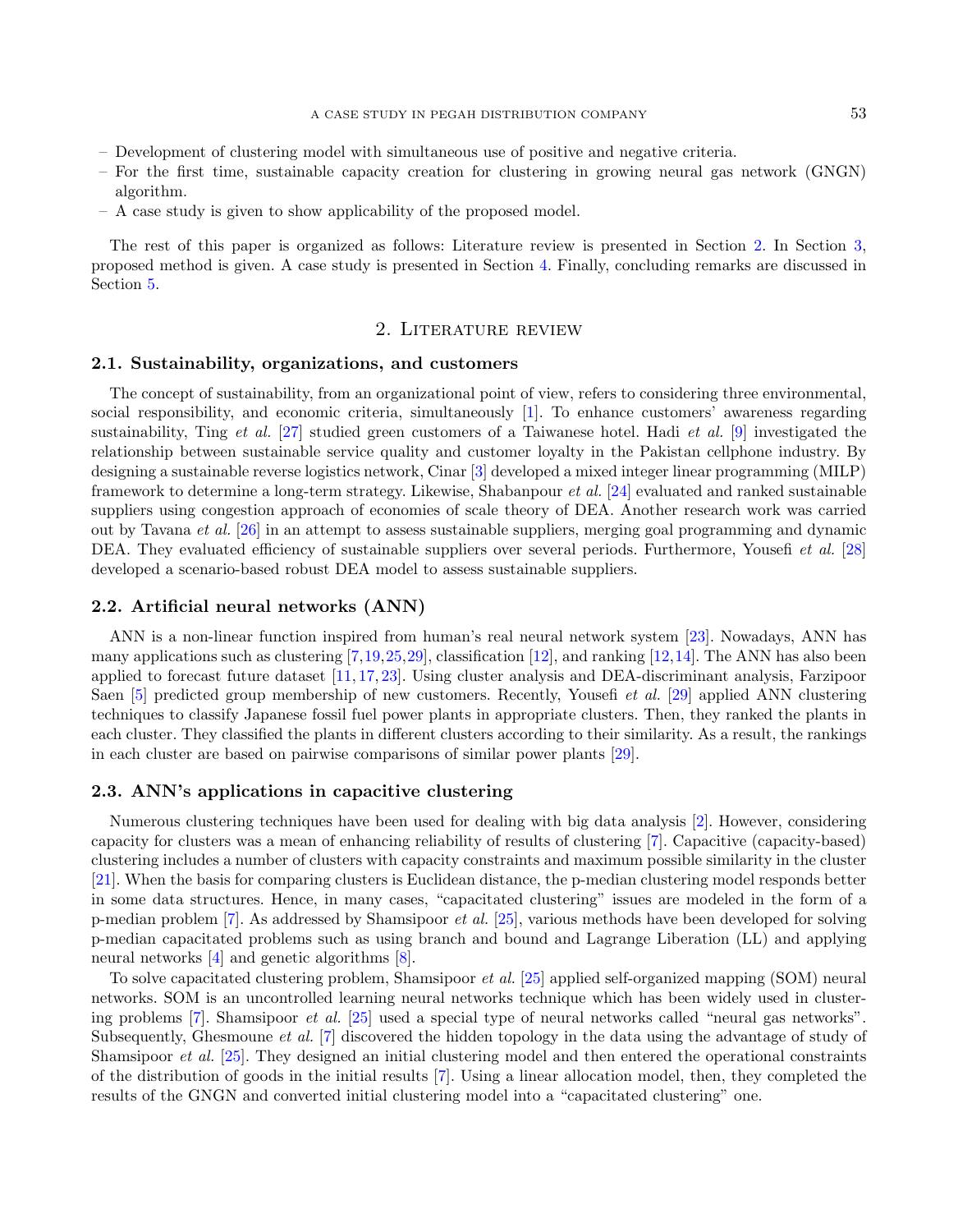<span id="page-3-1"></span>TABLE 1. Notations.

| <b>Notations</b> | Descriptions                                                   |
|------------------|----------------------------------------------------------------|
| $w_a$            | Random neuron $(a = 1, \ldots, A)$                             |
| $w_b$            | Random neuron $(b = 1, , A)$                                   |
| ξ                | Input signal                                                   |
| $\boldsymbol{P}$ | Number of input signals $(p = 1, \ldots, P)$                   |
| S <sub>1</sub>   | The nearest neuron $(s = 1, \ldots, S)$                        |
| $s_2$            | The nearest next neuron $(s = 1, \ldots, S)$                   |
| $\epsilon_{b}$   | Transition ratio                                               |
| $\in_n$          | Transition ratio                                               |
| $\alpha_{\max}$  | All edges with the greatest age of $\alpha(a=1,\ldots,A)$      |
| $\lambda$        | Integer multiplication                                         |
| $\boldsymbol{r}$ | Error                                                          |
|                  | Neuron with the largest error $(f = 1, , F)$                   |
| q                | New neuron with maximum accumulated error $(q = 1, \ldots, Q)$ |
| $\alpha$         | A fixed multiplier for reducing error between q and $f$        |
| d.               | A fixed multiplier for reducing all error values               |

#### 2.4. Knowledge gap

Although SOM has significant potential for solving clustering problem, they use a default topology [\[20\]](#page-9-17). Indeed, the SOM neural networks need presumptive topology which should be characterized by cluster topology before they can be implemented [\[7\]](#page-8-5). This can be difficult if cluster topology is unclear. Hence, another model of neural networks called neural gas network (NGN) was developed to explore topology during problem solving. NGN is a simple neural network. NGN performs optimal data representation based on feature vectors. This algorithm does not use any presumptive topology [\[22\]](#page-9-18). One of the versions of NGN is GNGN. In GNGN, a small primary network is considered, and new neurons are added by estimating local statistical quantities from the previous matching steps [\[6\]](#page-8-10). However, common clustering techniques ignore sustainability criteria in defining clusters' capacity. For example, there are some sustainability aspects in constraints such as volume, weight, and number of orders that cannot be applied in traditional clustering models. To overcome this shortcoming, for the first time, we develop a sustainable GNGN framework for clustering customers. Here, a capacitive clustering GNGN model is developed to deal with the complexity of sustainability criteria.

## 3. Research method

#### <span id="page-3-0"></span>3.1. Proposed steps

The main steps of our algorithm include data collection, initial customers' clustering, and mathematical modeling. In the initial clustering, centers of primary clusters are identified. In the next step, using an integer linear model, the maximal capacity of each cluster is determined, and each cluster is adjusted according to their default capacity. To analyze the primary cluster and find cluster centers, we use an algorithm which is called GNGN grid. At this juncture, as is depicted in Table [1,](#page-3-1) notations of the GNGN algorithm are defined.

Based on the model proposed by Fritzke [\[6\]](#page-8-10), the GNGN algorithm includes the following steps:

- (1) Starting the algorithm by creation of two random neurons  $w_a$  and  $w_b$ .
- (2) Generation of an input signal  $\xi$  based on  $P(\xi)$ .
- (3) Finding the nearest neuron  $s_1$  and the nearest next neuron  $s_2$ .
- (4) Increasing the age of all the edges resulted from  $s_1$ .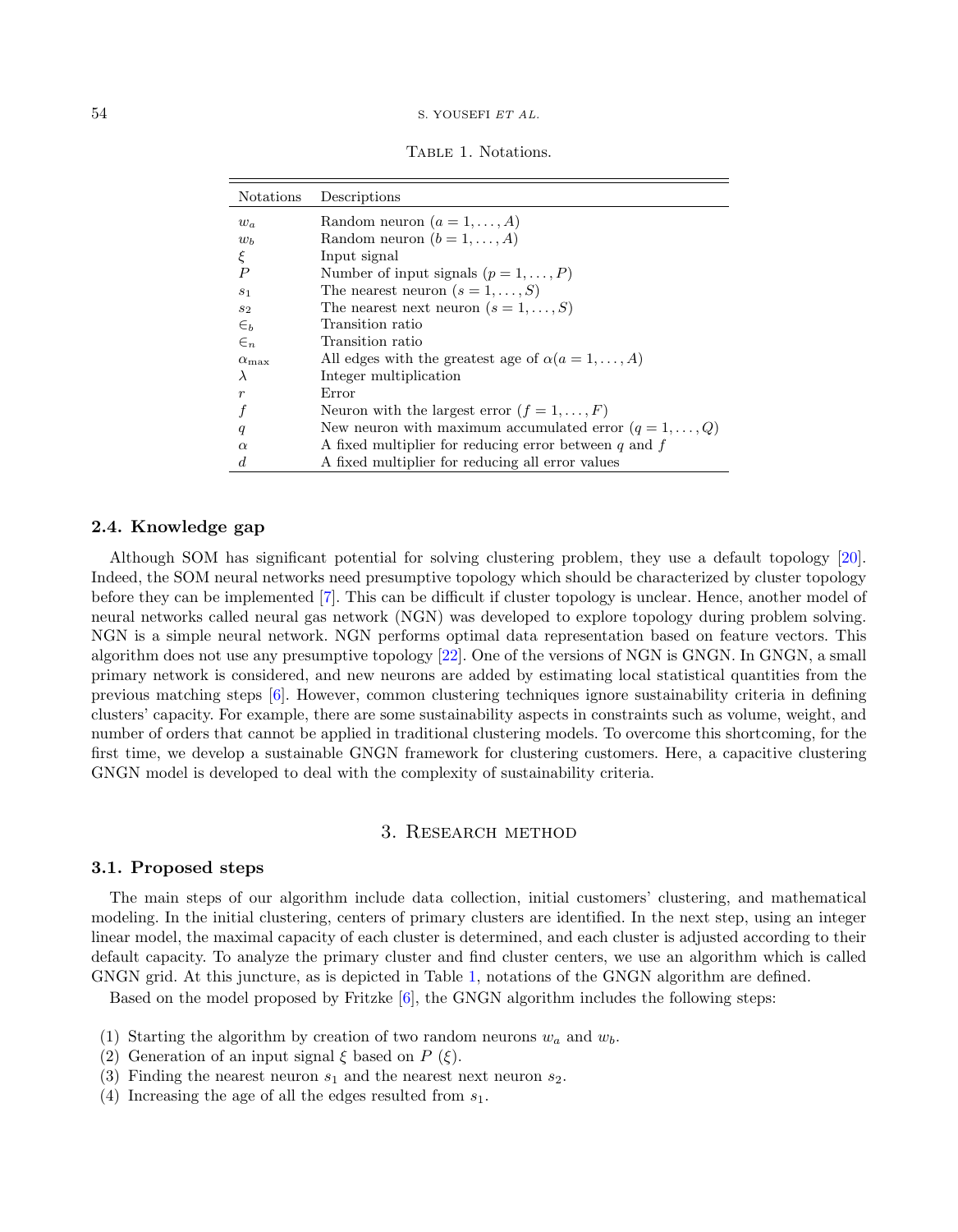(5) Calculation of the square distance between the input signal and the nearest neuron in the input space.

<span id="page-4-2"></span><span id="page-4-0"></span>
$$
\Delta(s_1) = ||w_{s_1} - \xi||. \tag{3.1}
$$

(6) Transition of  $s_1$  and its direct neighbors to  $\xi$  by the ratios  $\in_b$  and  $\in_n$ .

$$
\Delta w_{s_1} = \epsilon_b \left( \xi + w_{s_1} \right)
$$
  
\n
$$
\Delta w_n = \epsilon_n \left( \xi + w_n \right).
$$
\n(3.2)

- (7) If  $s_1$  and  $s_2$  are connected by an edge, the age of the edge is set equal to zero, and if there is no such edge, it should be created.
- (8) All edges with age of greater than  $\alpha_{\text{max}}$  are deleted. If they do not lead to create any edges, they are also deleted.
- (9) If all the input signals generated so far are integer multiple of the parameter  $\lambda$ , a new neuron is created which has the following features:
	- The new neuron which is called  $q$  has maximum accumulated error.
	- The neuron r is put between neuron q and its neighbor with the largest error  $(f)$

<span id="page-4-1"></span>
$$
w_r = \frac{1}{2} (w_q + w_f).
$$
 (3.3)

- <span id="page-4-3"></span>– The edge is put between neurons r and neurons q and f, in addition to removing the main edge between q and  $f$ .
- Reduction of error between q and f with multiplication of them in the fixed value of  $\alpha$ .
- Estimation of initial amount of error  $r$  with new value of error  $q$ .
- (10) Decrease all error values by multiplication in the fixed value of d.
- (11) If the stop indicator (network size or some performance indicators) is not applicable, then again, proceed from step one.

## 3.2. Mathematical modeling

Assuming that the cluster centers are calculated with the growing algorithm of the NGN, the following proposed model can be used to determine the membership of each sample in each cluster. This model is a linear allocation model and the logic of the objective function is to minimize the distances between the samples and the corresponding cluster centers. In this model, two sets are considered. The Pnt set which contains demand points and the Cls set that consists of cluster centers. Both sets are derived from the running of the growing NGN. In other words, assuming  $n$  samples and  $k$  clusters, we have:

$$
\begin{aligned}\n\text{Pnt} &= \{p_1, p_2, \dots, p_n\}, & \text{Cls} &= \{c_1, c_2, \dots, c_n\} \\
\min \sum_{i} \sum_{j} d_{ij} x_{ij} \\
\text{s.t.} & \sum_{j} x_{ij} = 1 & \forall i \in \text{Pnt} \\
& \sum_{i} x_{ij} \le n & \forall i \in \text{Cls} \\
& \sum_{i} w_i x_{ij} \le w & \forall i \in \text{Cls} \\
& \sum_{i} v_i x_{ij} \le v & \forall i \in \text{Cls} \\
& x_{ij} \in \{0, 1\} & \forall i \in \text{Pnt}, & \forall i \in \text{Cls}.\n\end{aligned}
$$
\n(3.4)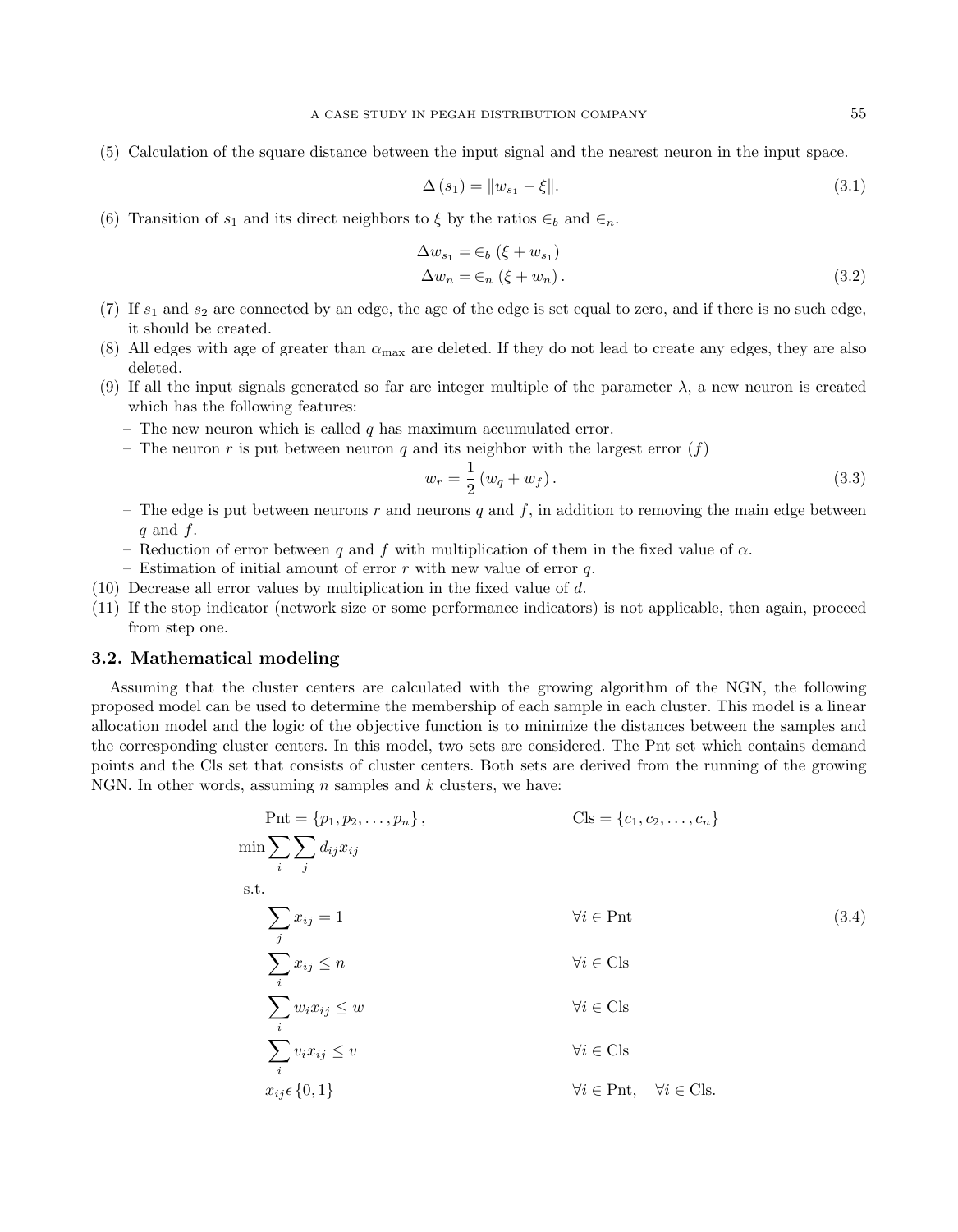The equation  $(3.1)$  shows the minimization of the target function, in which  $x_{ij}$  indicates the allocation of the sample i to the cluster j. According to mathematical expression  $(3.4)$ , if the sample i is assigned to the cluster j, the  $x_{ij}$  is equal to 1; otherwise it is equal to 0. Here,  $d_{ij}$  specifies the distance between sample i and the center of the cluster j. This variable determines the cost of assigning the desired sample to a given cluster. Expressions [\(3.2\)](#page-4-2)–[\(3.4\)](#page-4-1) represent optimization constraints. Expression [\(3.2\)](#page-4-2) guarantees that each sample is assigned to only one cluster. The constraints in  $(3.3)-(4.1)$  $(3.3)-(4.1)$  $(3.3)-(4.1)$  indicate the number cap, the weight cap, and the volume cap. Here, the same cap is considered for the constraints in all clusters which are displayed by  $n, v$ , and  $w$ , respectively.  $w_i$  and  $v_i$  also show the weight and sample size of i, respectively. As is seen, the above model is an integer linear programming model. By solving this, the allocation of each sample (distribution points) is obtained in each cluster.

# 4. Case study and data analysis

# <span id="page-5-0"></span>4.1. Introduction of the SAP software company

SAP Company, as a knowledge-based organization has been working in the field of developing the Enterprise Resource Planning (ERP) software. SAP's distinguished ERP software is result of consideration and implementation of the views of elites and experts in the manufacturing and distribution industries. There are two competitive advantages for SAP Company. SAP enjoys several years of experience of its elites, and; the ability of customizing the world's software science. These advantages have created a clear distinction with other similar software products.

SAP wishes to design and determine the optimal distribution routes for Pegah Distribution Company in Tehran (Iran) province (as one of the SAP customers). There are 354 supermarkets. The demands of the points have a specific weight and volume. The demands of the points are collected over a period of time along with their geographical coordinates. The problem is to determine the minimum number of vehicles (trucks) that can cover all of these points in one day, by considering the constraints of number, weight, and volume, simultaneously.

#### 4.2. Defining economic, environmental, and social criteria

The problem turns into a sustainable capacitated clustering problem of customers (supermarkets). Each cluster can have at most 40 orders, 2500 kg, and 4 cubic meters, respectively. Each cluster represents a "distribution truck" which can serve the supermarkets by taking into account the cap of number of orders, weight, and volume. The "total weight of the demand of all supermarkets" and the "total volume of the demand of all supermarkets" per day are 27 560 kg and 56 cubic meters, respectively. The total number of supermarkets is 354. By dividing each of these three numbers (constraints) on their cluster cap, we get at least 11, 12, and 13 required clusters. This minimum clustering is based on the number (8.85), weight (11.02) and volume (13.87). Therefore, the minimum number of clusters is 14.

From the environmental aspect, if the order weight is over 2500 kg, the fuel consumption and pollutions are increased. Therefore, this factor is considered as an environmental criterion, and the excess weight in truck loading should be avoided in modeling. Besides, to use the maximum truck capacity, 4 cubic meters of truck volume is considered as an economic factor. Also, according to the experts' opinion, 40 orders are given per truck in line with the social responsibility of the organization. This order quantity is based on the work hours allowed for each distribution worker, the delivery time of each order, the distance between each order, and the arriving time of the first order.

Note that using the proposed "order clustering approach" leads to loading the nearest-distance orders on one truck. In addition, our clustering approach considers economic, social, and environmental criteria, simultaneously; as firstly, with the optimum number of trucks, the maximum order distribution is carried out (economically). Secondly, trucks travel the shortest distance which means consuming the least fuel (environmental). Thirdly, no more than the allowed size of orders (40 orders) is assigned to each distribution team. From the aspect of labor health and safety (social responsibility), this avoids distribution workers from feeling exhausted and pressured.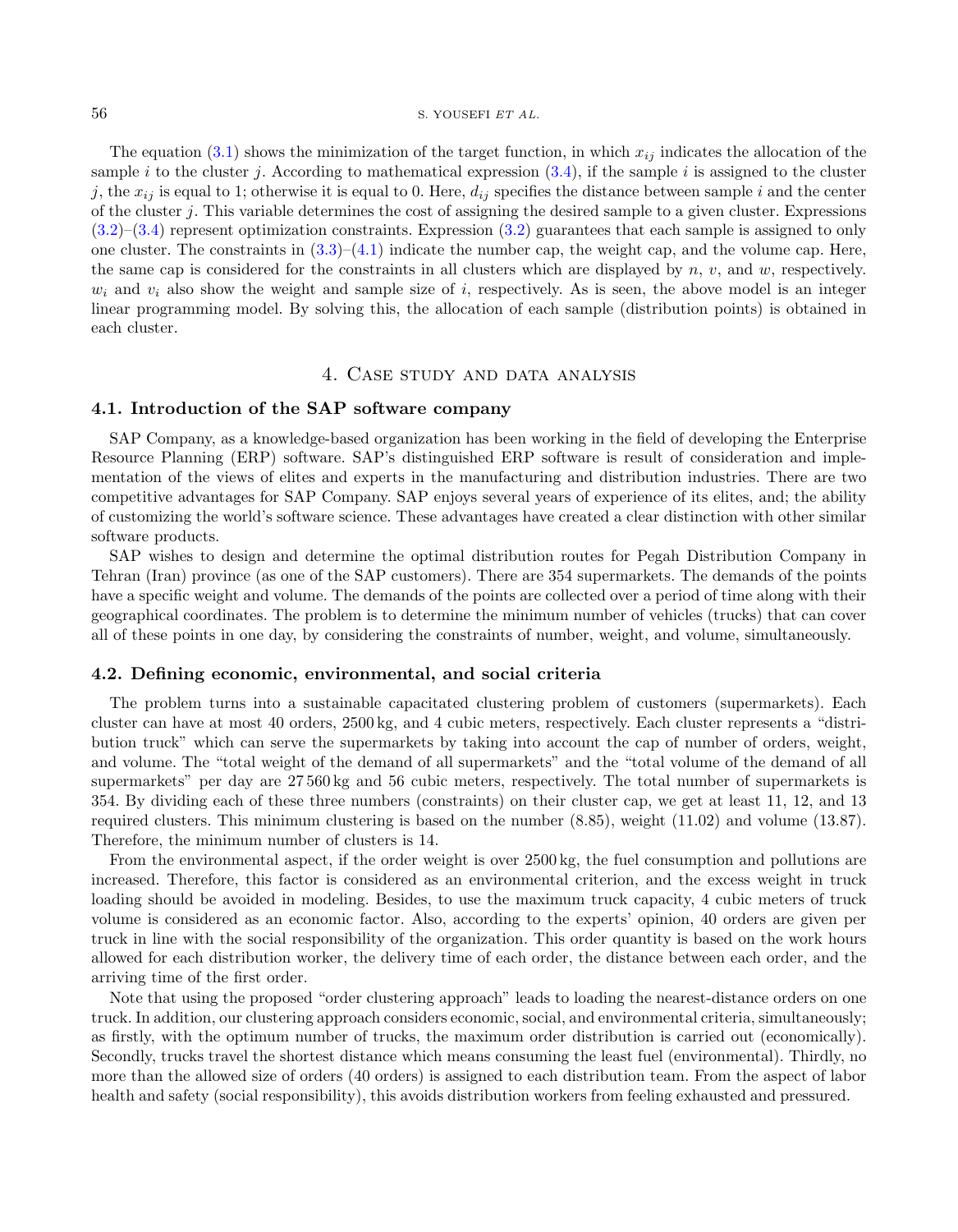<span id="page-6-0"></span>Table 2. Centers of clusters derived from the GNGN.

| Clusters | Latitude         | Longitude        |
|----------|------------------|------------------|
| 1        | 35.7296251398067 | 51.1322282513600 |
| 2        | 35.7790509622515 | 51.4624222749587 |
| 3        | 35.7513331077846 | 51.2886564100309 |
| 4        | 35.6320912965813 | 51.4292430356884 |
| 5        | 35.5596138548713 | 51.2452579811807 |
| 6        | 35.7709638881209 | 51.3787713999846 |
| 7        | 35.6778320123794 | 51.3832760676116 |
| 8        | 35.6384623521130 | 51.3535257541872 |
| 9        | 35.7185241607981 | 51.4221860588045 |
| 10       | 35.7184291845464 | 51.3284989093821 |
| 11       | 35.5580417175905 | 51.4579669656753 |
| 12       | 35.6760063971082 | 51.4838051516794 |
| 13       | 35.7304362621130 | 51.5249400300322 |
| 14       | 35.7532035816614 | 51.2452579811807 |



<span id="page-6-1"></span>Figure 1. Results derived from the GNGN algorithm.

In the first step, 354 supermarkets are split into 14 clusters using GNGN algorithm in 200 replications. Input vectors participate in GNGN training with two indicators of latitude and longitude coordinates. In implementing the algorithm, the parameters  $\epsilon_b$ ,  $\epsilon_n$ , and  $\alpha_{\text{max}}$  are considered as 0.2, 0.005, and 50, respectively. The obtained clusters' centers are shown in Table [2.](#page-6-0) In Table [2,](#page-6-0) each row contains the latitude and longitude of a center. Each center represents the area in which the "truck" should distribute its products.

In addition to Table [2,](#page-6-0) the centers of the 14 clusters along with the supermarkets are shown in Figure [1.](#page-6-1) Relationships among centers are based on neighborly relations derived from the GNGN algorithm.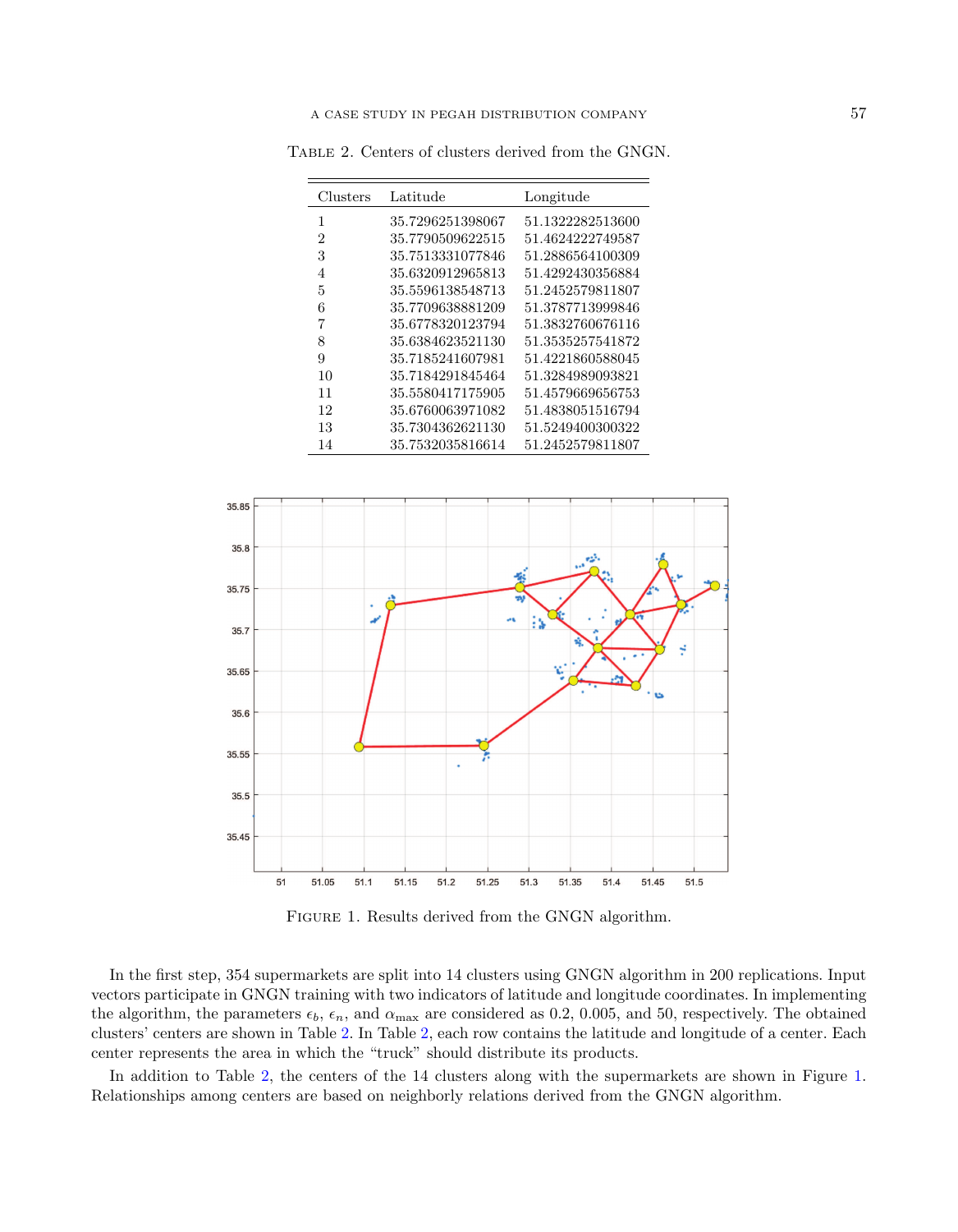

<span id="page-7-1"></span><span id="page-7-0"></span>FIGURE 2. Ultimate capacitated clustering.

After running GNGN, the integer linear allocation model (introduced in the previous section) is run. The model given the parameters is specified below:

$$
\min \sum_{i} \sum_{j} d_{ij} x_{ij}
$$
\n
$$
\text{s.t.}
$$
\n
$$
\sum_{j} x_{ij} = 1 \qquad \qquad \forall i \in \text{Pnt} \qquad (4.1)
$$
\n
$$
\sum_{i} x_{ij} \le 40 \qquad \qquad \forall i \in \text{Cls}
$$
\n
$$
\sum_{i} w_{i} x_{ij} \le 2500 \qquad \qquad \forall i \in \text{Cls}
$$
\n
$$
\sum_{i} v_{i} x_{ij} \le 4 \qquad \qquad \forall i \in \text{Cls}
$$
\n
$$
x_{ij} \in \{0, 1\} \qquad \qquad \forall i \in \text{Pnt}, \quad \forall i \in \text{Cls}.
$$
\n(4.1)

All parameters are specified and the matrix  $D = [d_{ij}]$  is also obtained based on the calculation of the intervals between each of the points and each of the cluster's centers derived from GNGN. To solve the above problem, we run MATLAB software using the "intlinprog" function. The results indicate that which supermarket should be assigned to which cluster.

In Figure [2,](#page-7-1) the final results of the capacitated clustering are presented. As is seen, 354 supermarkets are divided into 14 clusters which are marked in 14 different colors. Based on the sustainability constraints of the model, our clustering approach ensures that none of the trucks exceeds their loading capacity.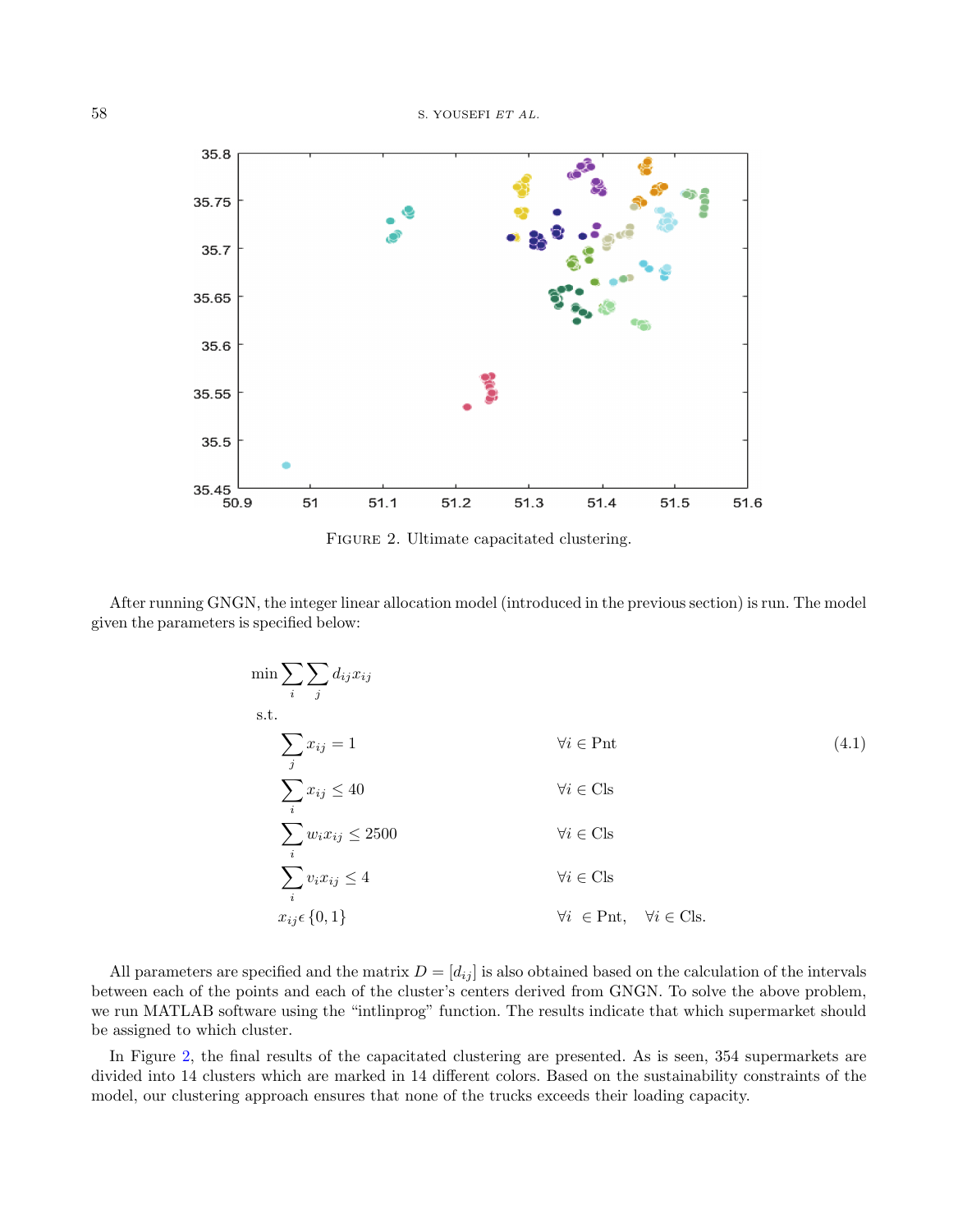# 5. Conclusions and recommendations

<span id="page-8-1"></span>Nowadays, organizations wish to gain competitive advantages to effectively adopt the business changes. Capacity-based clustering is a widespread approach in data mining to deal with the changes [\[13\]](#page-9-5). This study proposed a novel sustainable capacitated clustering approach for optimally allocation and distribution of goods. To do so, we utilized sustainability criteria and ran the growing NGN and linear allocation model. By so doing (as is seen in Fig. [2\)](#page-7-1), 354 supermarkets are divided into 14 clusters. Based on the sustainability constraints, our clustering approach ensures that none of the delivery trucks exceeds their loading capacity and the nearest-distance orders are loaded on one truck. Besides, the clustering approach considers economic, social, and environmental criteria, simultaneously. Meaning that, firstly, the maximum distribution orders are delivered to customers via the optimum (minimum) number of trucks (economic aspect). Secondly, this would also be remarkable from environmental viewpoint as the trucks consume the least amount of fuel and emit less air pollution with minimized traffic on streets and shortest distances. In addition, given the specified capacity of each truck's load (2500 kg), we also expect minimum fuel consumptions and environmental pollutions. Thirdly, no more than the allowed size of orders (40 orders) is assigned to each distribution staff. From the labor health and safety aspect (social responsibility), this reduces workers fatigue.

#### 5.1. Managerial implications

From managerial viewpoint, two main advantages would be expectable as optimized delivery times and transport costs. Utilizing this approach in distribution companies can lead to reducing urban traffic, shortening transport routes, decreasing maintenance costs, reducing staff numbers and costs, decreasing number of delivery trucks, and reducing the fatigue of drivers and distributers due to the proximity of supermarkets. This sustainable capacitated clustering method can also be utilized for solving relevant problems of other distribution companies.

### <span id="page-8-7"></span><span id="page-8-2"></span>5.2. Future research directions

<span id="page-8-8"></span><span id="page-8-6"></span><span id="page-8-4"></span>Given the results of this research, it is possible for researchers to apply self-organized mapping (SOM) neural networks instead of the NGN technique to compare the final results with each other. Another interesting research topic could be adding topology limitations to the allocation problem.

<span id="page-8-10"></span><span id="page-8-5"></span>Acknowledgements. Authors would like to appreciate three Reviewers for their constructive comments.

### **REFERENCES**

- <span id="page-8-9"></span><span id="page-8-3"></span>[1] A. Amindoust, Supplier selection considering sustainability measures: an application of weight restriction fuzzy-DEA approach. RAIRO:OR 52 (2018) 981–1001.
- <span id="page-8-0"></span>[2] H. Amoozad Mahdiraji, E. Kazimieras Zavadskas, A. Kazeminia and A.A. Abbasi Kamardi, Marketing strategies evaluation based on big data analysis: a CLUSTERING-MCDM approach. Econ. Res. 32 (2019) 2882–2898.
- [3] S. Cinar, Sustainable reverse logistic network design for End-of-Life Use-Case Study. To appear in: RAIRO:OR (2019). DOI: [10.1051/ro/2019069](https://doi.org/10.1051/ro/2019069)
- [4] E. Domínguez and J. Muñoz, A neural model for the p-median problem. Comput. Oper. Res. 35 (2008) 404–416.
- [5] R. Farzipoor Saen, Using cluster analysis and DEA-discriminant analysis to predict group membership of new customers. Int. J. Bus. Exc. 6 (2013) 348–360.
- [6] B. Fritzke, A growing neural gas network learns topologies. In: Proceedings of the 7th International Conference on Neural Information Processing Systems. Denver, CO (1995) 625–632.
- [7] M. Ghesmoune, M. Lebbah and H. Azzag, A new growing neural gas for clustering data streams. Neural Networks 78 (2016) 36–50.
- [8] K. Ghoseiri and S.F. Ghannadpour, Solving capacitated p-median problem using genetic algorithm. In: IEEE International Conference on Industrial Engineering and Engineering Management (2007) 885–889.
- [9] N.U. Hadi, N. Aslam and A. Gulzar, Sustainable service quality and customer loyalty: the role of customer satisfaction and switching costs in the Pakistan cellphone industry. Sustainability  $11$  (2019) 1–17.
- [10] A. Halog and N.H. Nguyen, Evaluating supply chain networks by incorporating the triple dimensions of sustainability paradigm, chapter 8. In: Implementing Triple Bottom Line Sustainability into Global Supply Chains, edited by L. Bals, W. Tate. Greenleaf Publishing in Association with GSE Research. Taylor & Francis, London (2017) 165–186.